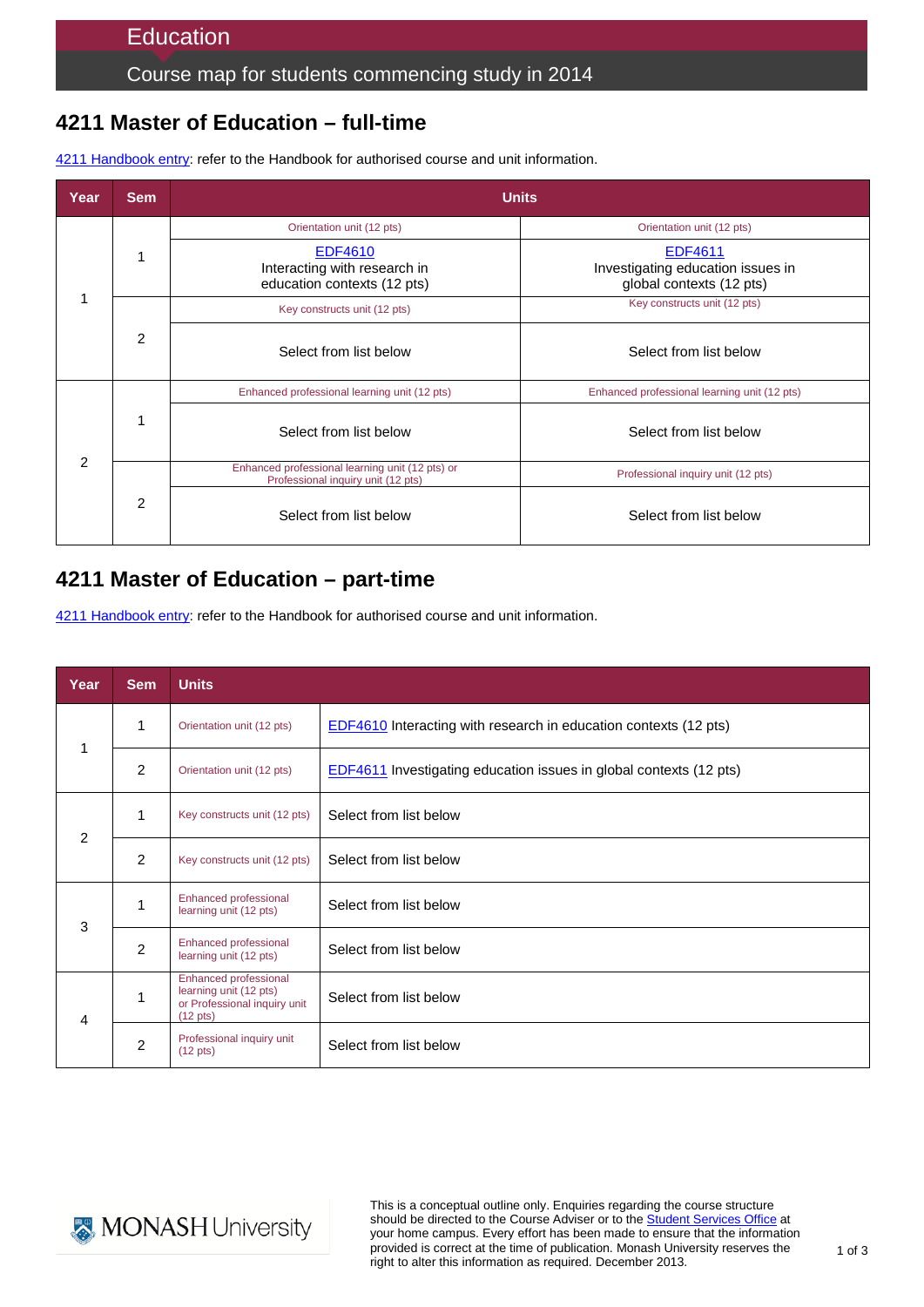## **Education**

### Course map for students commencing study in 2014

### Requirements for the Master of Education

**Total credit points**: 96 credit points

Students complete a total of eight units taken from the four tiers of learning as specified below.

#### **1. Orientation to education**: 24 credit points

- **[EDF4610](http://www.monash.edu.au/pubs/handbooks/units/EDF4610.html)** Interacting with research in education contexts
- [EDF4611](http://www.monash.edu.au/pubs/handbooks/units/EDF4611.html) Investigating education issues in global contexts

#### **2. Key constructs in education**: 24 credit points

Two of the following units:

- [EDF5620](http://www.monash.edu.au/pubs/handbooks/units/EDF5620.html) Leading education and work
- [EDF5621](http://www.monash.edu.au/pubs/handbooks/units/EDF5621.html) Challenging curriculum, pedagogy and assessment
- [EDF5622](http://www.monash.edu.au/pubs/handbooks/units/EDF5622.html) Developing learners and learning
- [EDF5623](http://www.monash.edu.au/pubs/handbooks/units/EDF5623.html) Deepening education and sustainability

#### **3. Enhanced professional learning**: 24 or 36 credit points

Two or three units chosen from th[e enhanced professional learning units.](http://www.monash.edu.au/pubs/2014handbooks/aos/education---general/index.html) Students take units of their choice. By completing specified units within this tier students can obtain a specialisation in one of the following areas:

- [Educational leadership and policy](http://www.monash.edu.au/pubs/2014handbooks/aos/education---educational-leadership-and-policy/index.html)
- **[Expert teaching practice](http://www.monash.edu.au/pubs/2014handbooks/aos/education---expert-teaching-practice/index.html)**
- **[Learning communities and practice development](http://www.monash.edu.au/pubs/2014handbooks/aos/education---learning-communities-and-practice-development/index.html)**

#### **4. Professional inquiry**: 12 or 24 credit points

One or two of the following units:

- **[EDF5691](http://www.monash.edu.au/pubs/handbooks/units/EDF5691.html)** Professional project
- **[EDF5693](http://www.monash.edu.au/pubs/handbooks/units/EDF5693.html)** Using and evaluating research evidence
- [EDF5694](http://www.monash.edu.au/pubs/handbooks/units/EDF5694.html) Taking a stand in education debates
- [EDF5695](http://www.monash.edu.au/pubs/handbooks/units/EDF5695.html) Self-study as professional inquiry
- [EDF5814](http://www.monash.edu.au/pubs/handbooks/units/EDF5814.html) Creative research approaches

A possible pathway to research is available to students who achieve a weighted average mark of at least 65% in the units of this course. The pathway is by invitation to students who meet this criterion and is not offered at the point of entry. However, students interested in this possibility must make space to pursue two units of professional inquiry by taking only two enhanced professional learning units as listed above. Students invited into this pathway take the following two units:

- [EDF5613](http://www.monash.edu.au/pubs/handbooks/units/EDF5613.html) Research approaches in education
- [EDF5614](http://www.monash.edu.au/pubs/handbooks/units/EDF5614.html) Research project in education

#### **Notes**

- Variations to the course map may be approved to accommodate unit choice, semester of commencement and credit granted. For assistance in selecting units and mapping progression through the course, consult the Course Adviser.
- Credit may be granted depending on a student's prior qualifications and relevant work experience, as determined by the Faculty. Contact the Course Adviser for more information.
- The following tables outline the units that must be taken depending on the total points required after credit for recognition of prior learning has been approved.

| 96 points – unit requirements:       | 8 units      |
|--------------------------------------|--------------|
| Orientation tier:                    | 2 units      |
| Key constructs tier:                 | 2 units      |
| Enhanced professional learning tier: | 2 or 3 units |
| Professional inquiry tier:           | 1 or 2 units |
| 72 points – unit requirements:       | 6 units      |
| Orientation tier:                    |              |
| Key constructs tier:                 | 1 or 2 units |
| Enhanced professional learning tier: | 2 or 3 units |
| Professional inquiry tier:           | 1 or 2 units |
| 48 points - unit requirements:       | 4 units      |
| Orientation tier:                    |              |
| Key constructs tier:                 | 1 unit       |
|                                      |              |



This is a conceptual outline only. Enquiries regarding the course structure should be directed to the Course Adviser or to the [Student Services Office](http://www.education.monash.edu.au/contacts/) at your home campus. Every effort has been made to ensure that the information provided is correct at the time of publication. Monash University reserves the right to alter this information as required. December 2013.